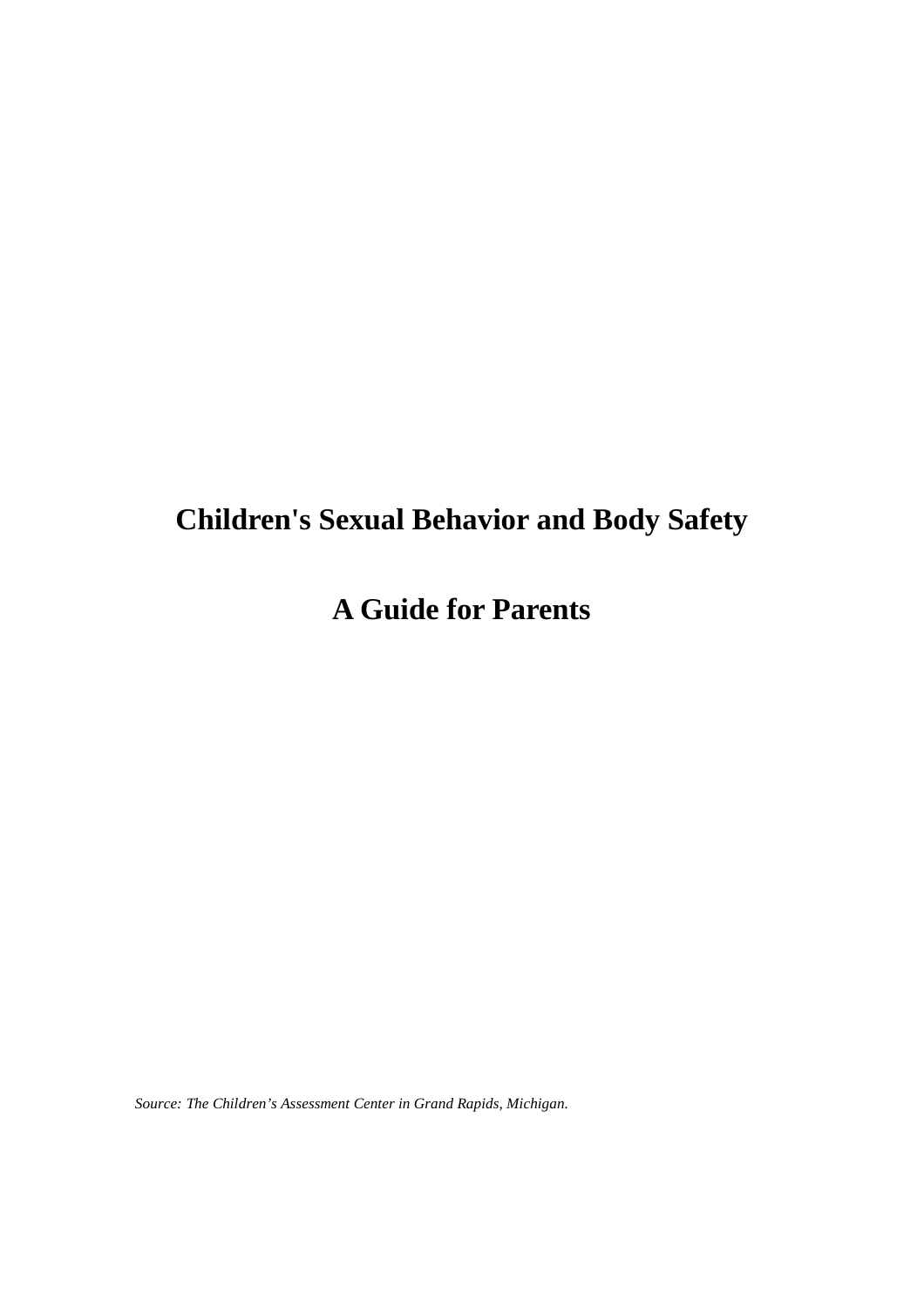#### **Introduction**

This information has two purposes. First, to help parents become knowledgeable on child sexual development and to provide parents with a guide on what behaviors they can expect to see in their children as they develop sexually.

Second, to help parents become more comfortable in talking with their children about sexuality and some suggestions for parents on how to talk with their children about body and personal safety.

#### **Table of Contents**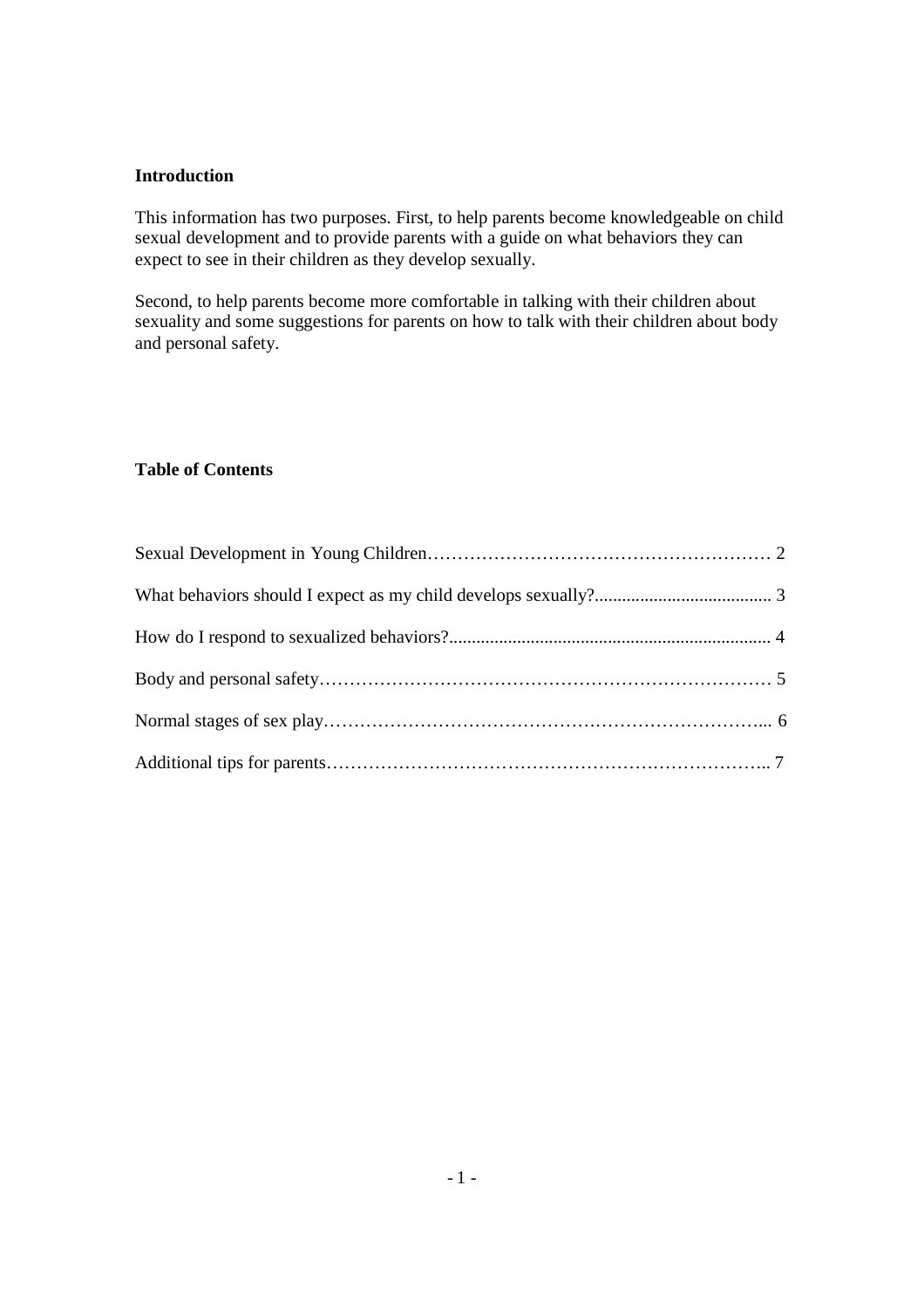#### **Sexual Development in Young Children**

As parents, it is important for us to communicate with our children and teach them as they grow. It is easy for parents to talk with their children about the differences between right and wrong, but it is difficult for parents to talk with their children about sexuality. It is estimated that 40-85% of children will engage in at least some sexual behaviors before turning thirteen years of age (Friedrich, et al, 1991). It is believed by experts that 80% of children have masturbated by the age of three (Parenting, 1997).

Children need to learn about sexuality. If children do not receive information about sexuality from their parents, they will receive it from their peers, TV, magazines, movies and other media, which may provide them with misinformation and cause confusion.

The more information that parents have about childhood sexuality the better they will be able to respond to their child's sexual development. Natural and healthy sexual exploration during childhood is an information gathering process. At a very young age, children begin to explore their bodies by touching, poking, pulling, and rubbing all their body parts, including their genitals.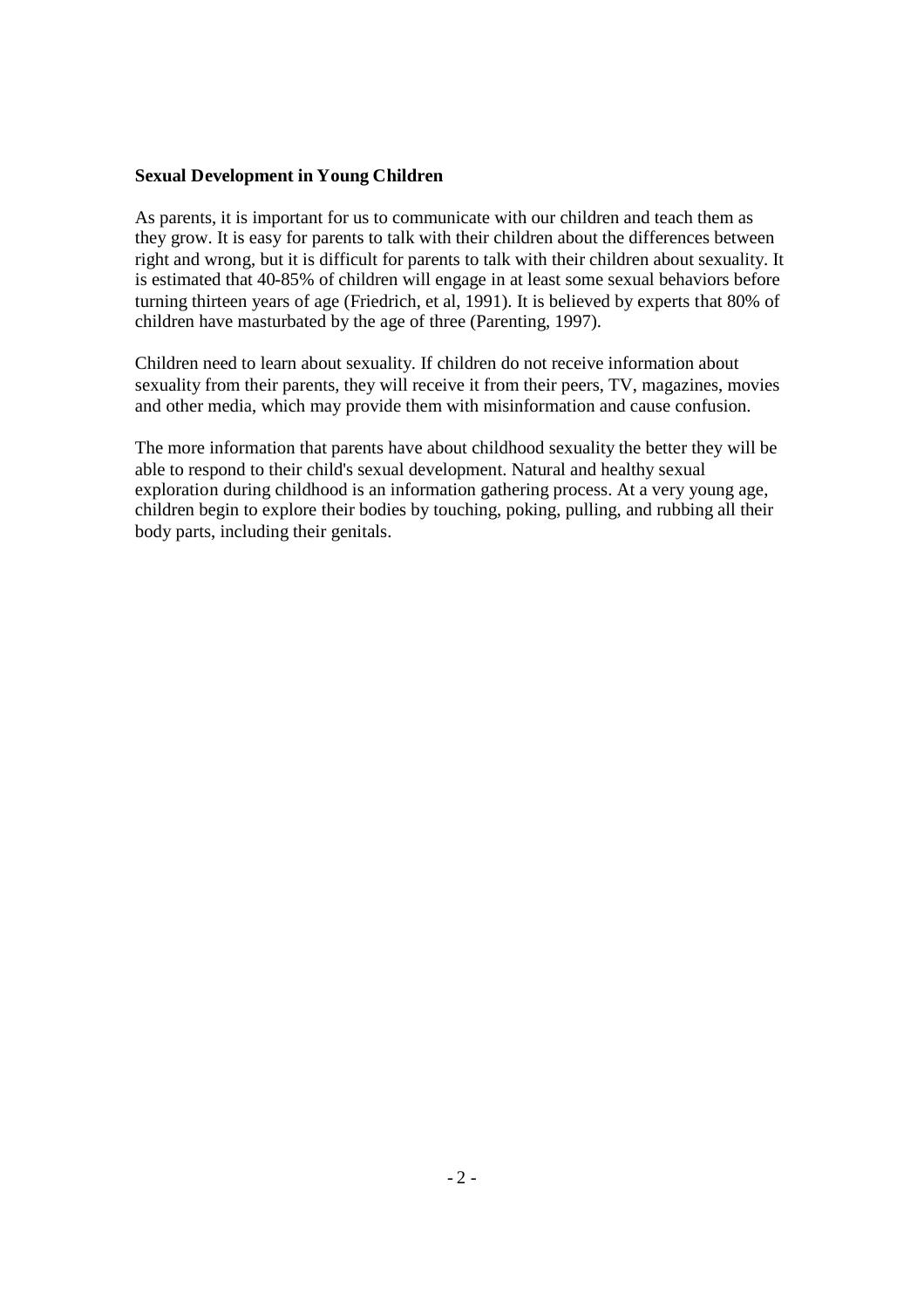#### **What behaviors should I expect as my child develops sexually?**

Many parents become embarrassed, upset, and even concerned when they see their children begin to explore their sexuality. This is very natural and normal for children and parents should not over-react to this behavior. When children are exploring their genitals, it should not be considered a sexual behavior. Children's understanding of genital exploration is that "it feels good", not that "I am doing something sexual".

When children begin to explore, ask questions and/or experiment with their own bodies or with others, this is a sign to parents that they are curious and have questions. Children will begin to explore their own bodies and will seek out opportunities with same-age peers to compare similarities and differences of body parts. This will happen with same sex peers and opposite sex peers. This curiosity about basic anatomy can also be satisfied by parents who read books about body parts with their children.

Children will touch their genitals to explore their anatomy and sensations. Such touching may lead to masturbation. Children often rub their genitals with their hand or against objects, such as furniture, toys, and pillows. This is normal childhood development. Masturbating for children can serve to relieve tension, to relax, and to comfort.

Children's behaviors and play are related to their experiences and exposures. Children will play house and act out sexual behaviors with dolls, pets, and stuffed animals. Children may use their toys to model kissing, holding hands, and sleeping together. When children are exposed to sexualized activity, such as seeing adults show affection, having intercourse, or observing sexual behaviors on TV, they become curious and may begin to experiment through their play and act out situations to which they've been exposed.

Children often tell sexual jokes and use sexual words with peers. Children will imitate what they have heard and observed but often do not understand the meaning behind their words.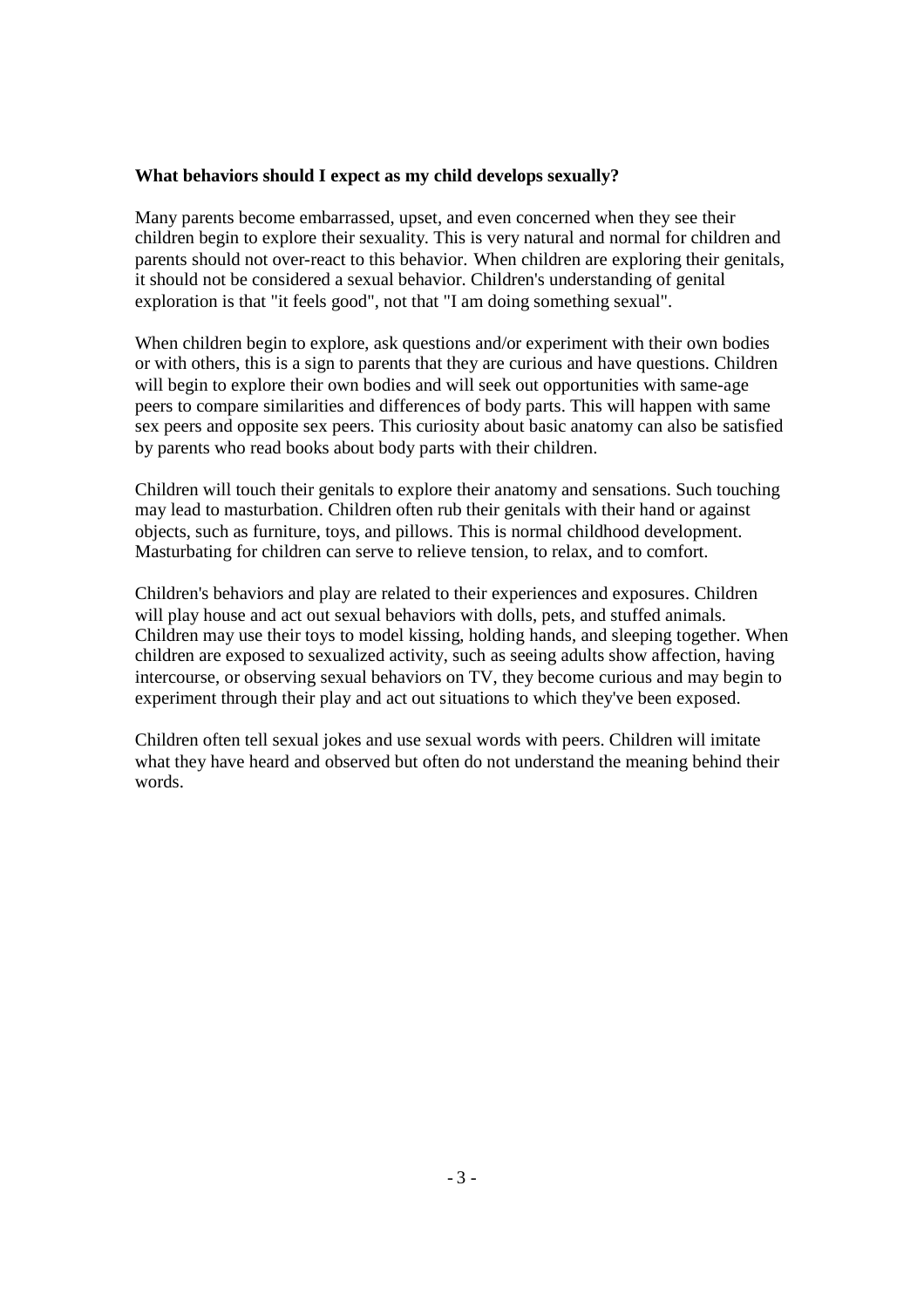#### **How do I respond to sexualized behaviors?**

As children begin to explore their bodies and experiment with their peers, parents should not shame, blame, or discipline a child. Parents who do not feel comfortable discussing sexuality or fail to recognize that exploratory behaviors are normal may respond to children's behaviors by over-reacting.

When responding to sexualized play between children:

#### **Do not over-react:**

By staying calm and handling the situation without over-reacting, children will develop a positive sense of self and sexuality.

#### **Stop the behavior:**

If children are masturbating in public or in front of others, explain to them that it is not appropriate to touch their private parts in public and that if they feel they need to touch their private parts, they need to do it in private, hence "private parts".

Children should not be told that it is "bad", "dirty", or "nasty", when found masturbating and they should not be punished.

When children are exploring their sexuality with other children, parents should explain to them that when they are playing with their friends, they need to leave their clothes on and that it is not okay to touch or show private parts. Parents should also ask the children if they have any questions and be available to answer any that they ask.

#### **Don't punish:**

Don't yell at or punish them. Punishing sexual behaviors can lead to sexual inhibitions later on and hinder a child's sexual development. Tell children that their behavior is not appropriate by being clear and direct without making them feel guilty.

#### **Provide information:**

Explain that touching their own private parts is private and should be done in private. Reinforce that children should respect each other and the touching of others' private parts is not acceptable.

#### **Redirect the behavior:**

Redirect the children's behavior into a more acceptable play activity. Introduce a new game or other activities to distract their behavior.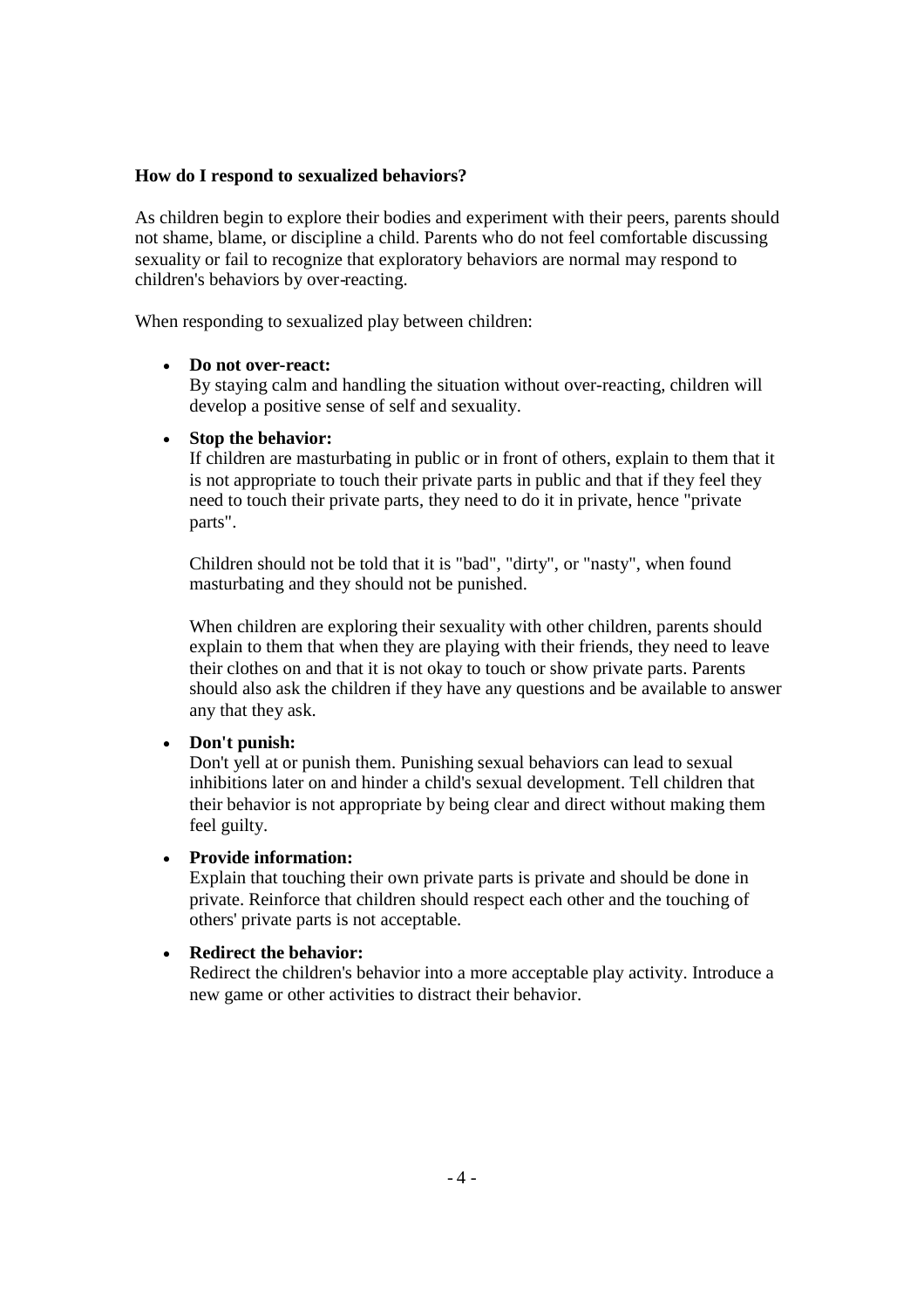#### **Body and Personal Safety**

Talking to children about body safety can be difficult for parents. It seems that most parents think that if they talk to their children about body safety, they have to talk to them about "sex". This is not the case. Parents teach their children to look both ways when crossing the street, to wear their seat belt in a vehicle, and to not talk to strangers. At the same time, parents need to teach their children that they have private parts of their bodies and that it is not okay for others to touch these parts.

Parent should begin to teach their children about body safety between the ages of 3-5.

- **Teach** children proper names for all body parts, including names such as genitals, penis, vagina, and private parts.
- **Teach** children to bathe, toilet, and dress themselves starting at an early age.
- **Teach** children that privacy, modesty, personal behaviors, and boundaries are important.
- **Teach** children that it is not okay for anyone to invade their privacy or boundaries. Explain that it is not okay for others to look at or touch their private parts. Explain that these parts are private and need to be kept private.
- **Give** your child permission to say "NO" to people who want to touch his or her private parts. Let your child know that saying "NO" is okay and the right thing to do.
- **Do not** force your child to give hugs or kisses to people they do not want to. Respect their right to tell "grandma or grandpa" that they do not want to give them a kiss or a hug.
- **Let** your child know that he or she should tell you right away if anyone attempts to look at or touch their private parts. Children need to know that it is their job to tell you if anyone invades their bodies. Reassure them that you will listen to them, believe them and keep them protected.
- **Reassure** your child that most touch are okay touches, but that they can say "NO" and need to tell you about any touches that are confusing or that scare them.
- **Remember** to review this information and to practice it on a regular basis. Parents should talk to their children about personal safety during:
	- o bath time: as you are teaching your child to wash himself or herself
	- o bed time: when they are focused on what you are saying
	- o new situation: before going to camp, starting school, going to day care

Play "what if" games with your children and let them practice saying "NO". By role playing with your children, you help them develop the skills they need in certain situations.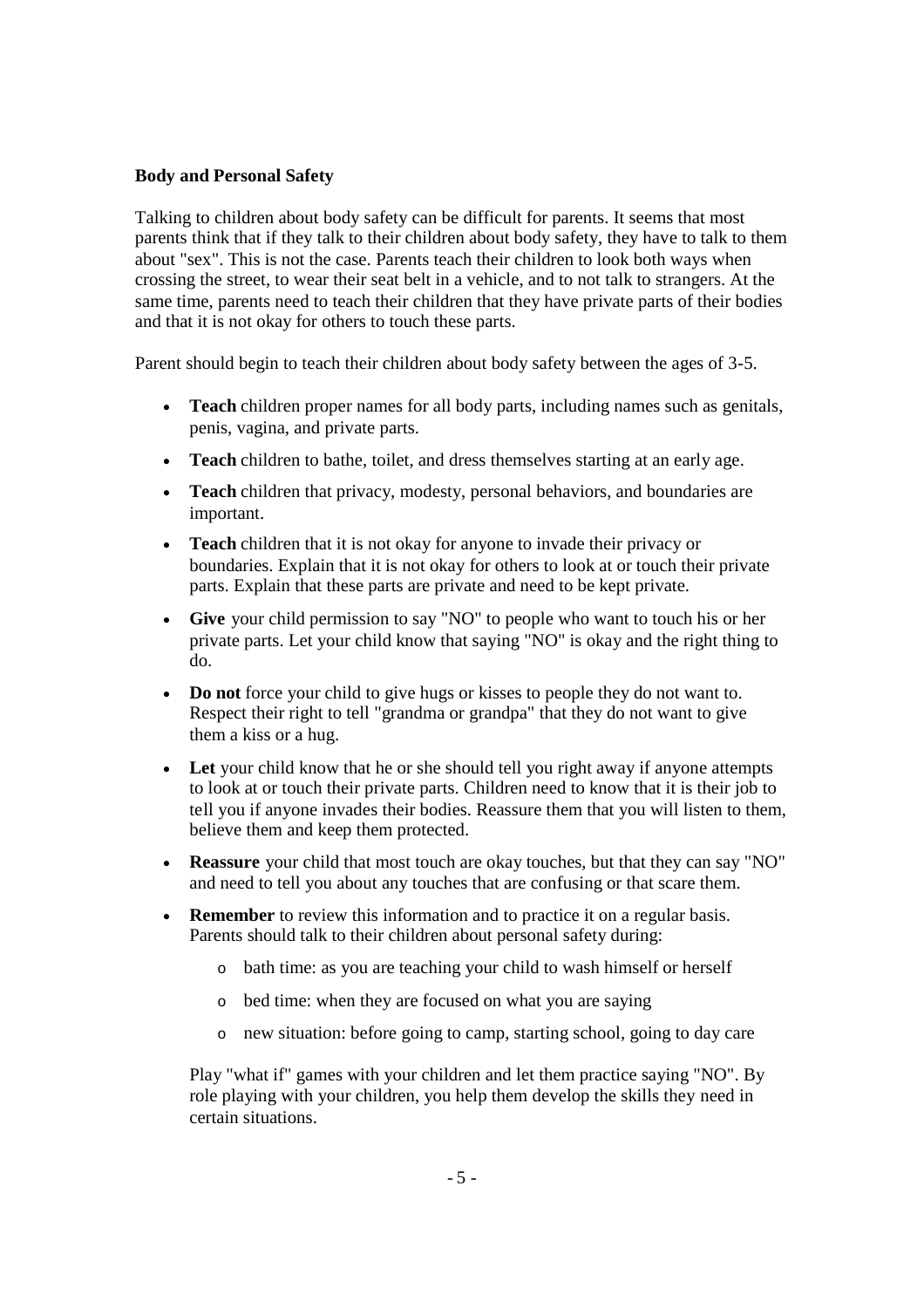### **Normal Stages of Sex Play**

| 0-4 Years Old | Touches or rubs own genitals (random)                       |
|---------------|-------------------------------------------------------------|
|               | Shows genitals                                              |
|               | Interested or asks about bathroom functions                 |
|               | Interested and explores the differences<br>between genitals |
|               | Uses dirty language                                         |
|               | Plays house and doctor (imitative,<br>modeling)             |
|               | May insert objects into genitals                            |

| 5-8 Years Old | Touches self (specific)                     |
|---------------|---------------------------------------------|
|               | Tells "dirty jokes"                         |
|               | Plays doctor while exploring other children |
|               | Kissing, holding hands                      |
|               | Mimic dating                                |
|               | Writing letters about "sex" terminology     |

| 9-12 Years<br>Old | Touches self and others' genitals          |
|-------------------|--------------------------------------------|
|                   | Mooning                                    |
|                   | Exhibitionistic                            |
|                   | Kissing or dating                          |
|                   | Talks about sex with same-sex peer         |
|                   | Interested in own organs and functions     |
|                   | Looks at pictures in books, writes letters |
|                   | and poems about sexual activity            |
|                   | Dry humping                                |